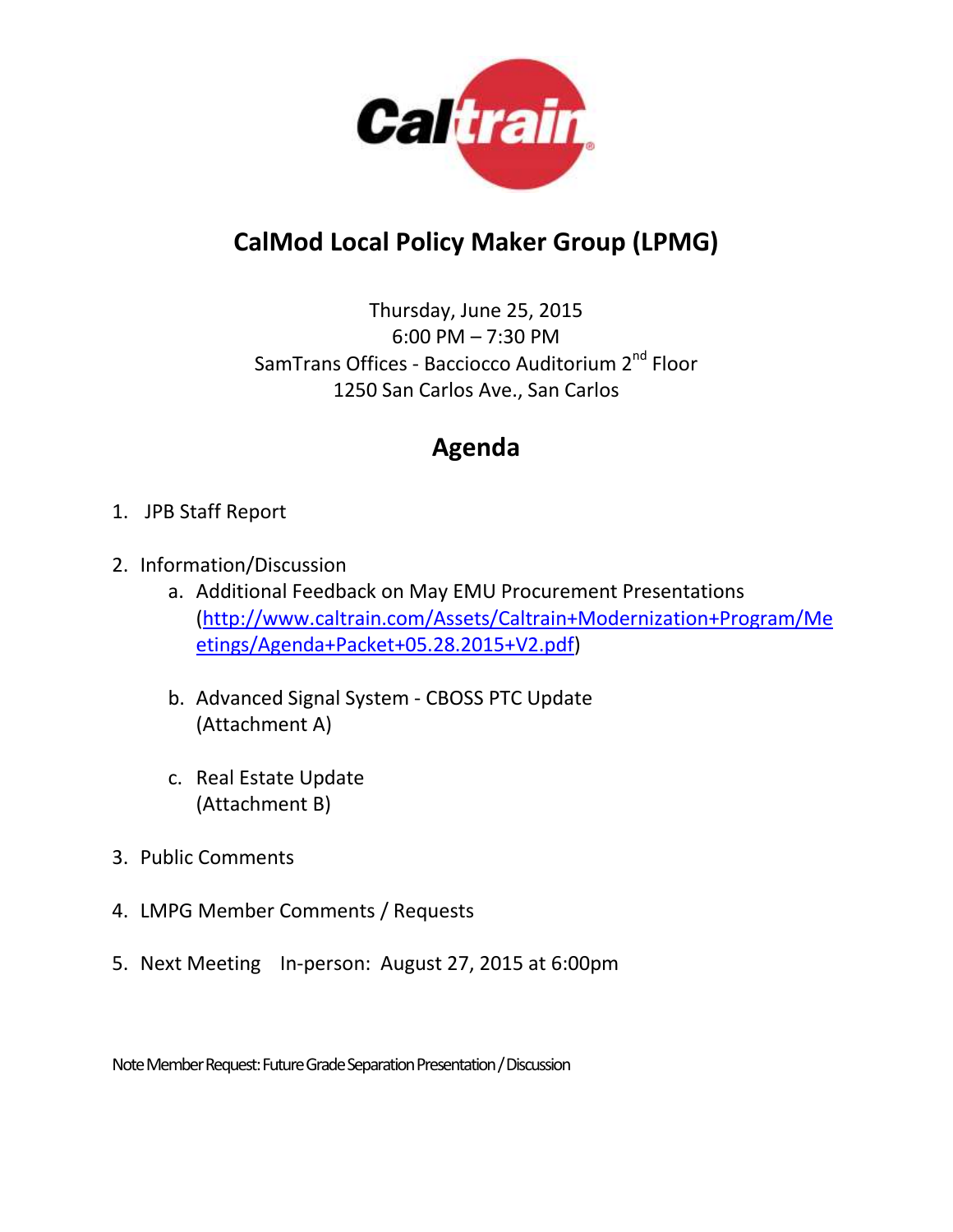

#### **Memorandum**

**Date:** June 25, 2015

**To:** CalMod Local Policy Maker Group (LPMG)

**From:** Marian Lee, CalMod Executive Officer

**Re: Advanced Signal System - CBOSS PTC** 

The system, known as Communications Based Overlay Signal System (CBOSS) Positive Train Control (PTC), is an advanced signal system that will equip the corridor with federally-mandated safety technology by December 2015 and increase system capacity to help accommodate future increases in ridership demand. The system will be interoperable with other rail systems that access the Caltrain corridor.

\_\_\_\_\_\_\_\_\_\_\_\_\_\_\_\_\_\_\_\_\_\_\_\_\_\_\_\_\_\_\_\_\_\_\_\_\_\_\_\_\_\_\_\_\_\_\_\_\_ \_\_\_\_\_\_\_\_\_\_

The LPMG has received several presentations on the project throughout the construction phase and an update on the project status is timely.

The presentation is attached and a link to a recently created video on the project is located here: [https://www.youtube.com/watch?v=RudWu\\_DB6Tw](https://www.youtube.com/watch?v=RudWu_DB6Tw)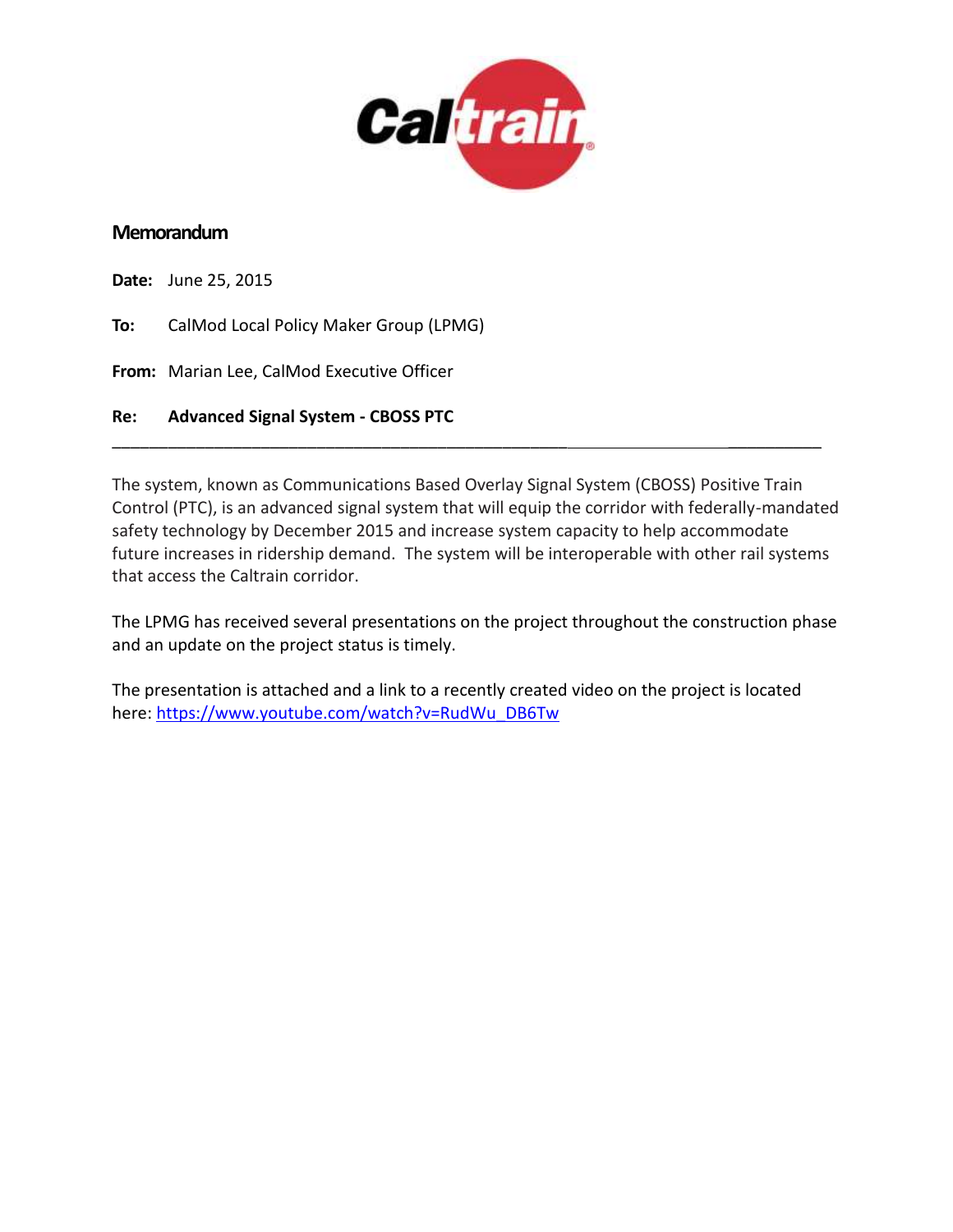

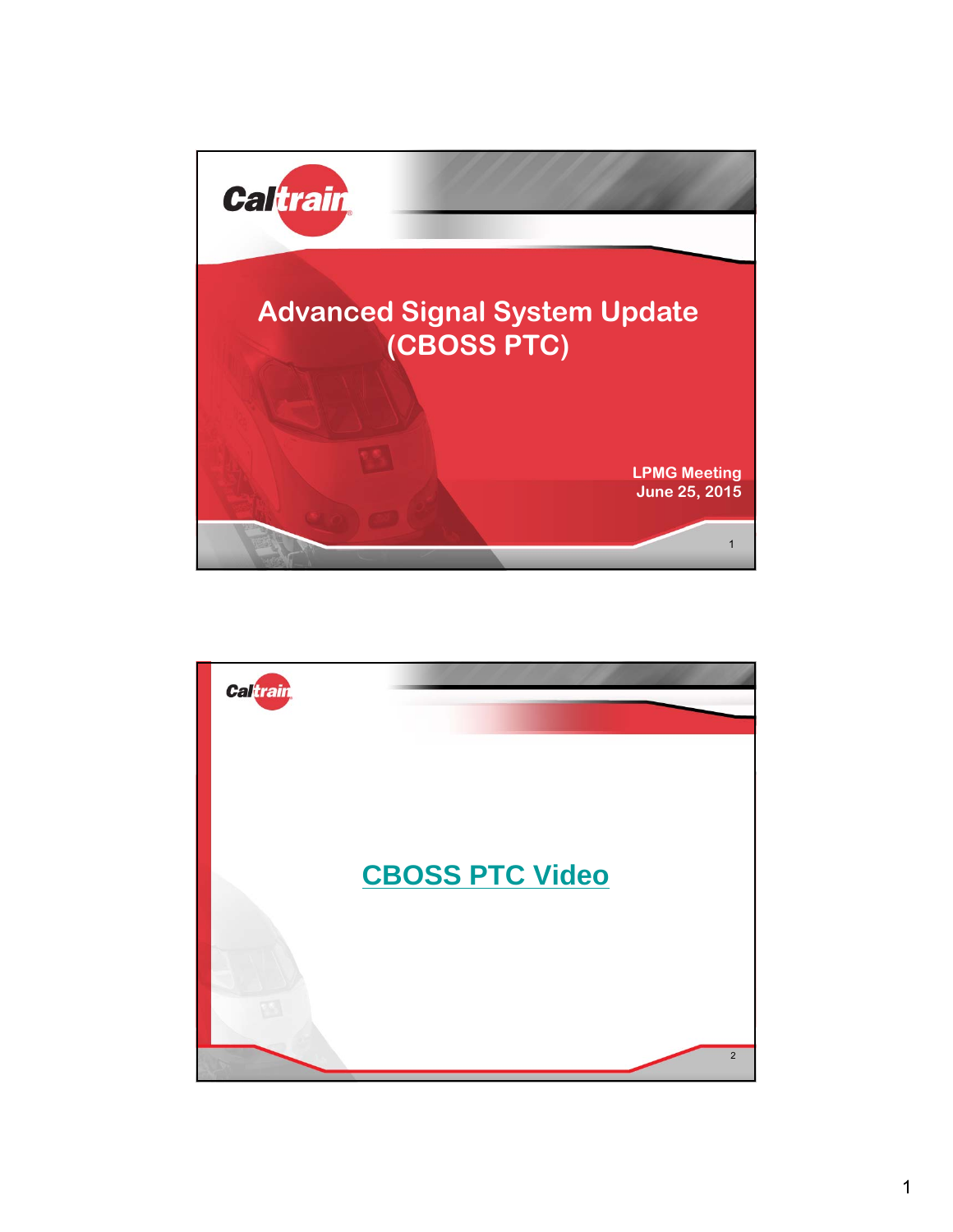

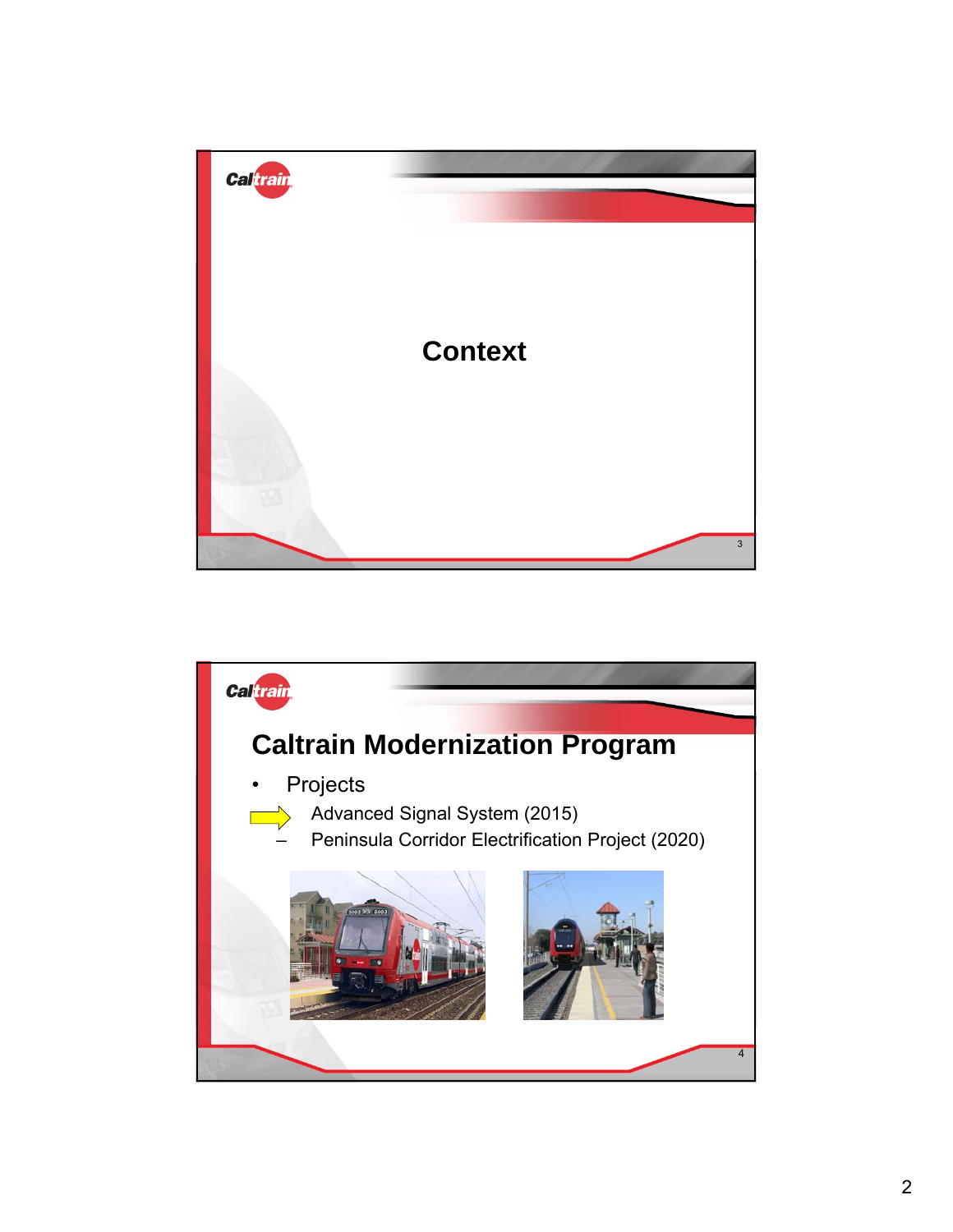

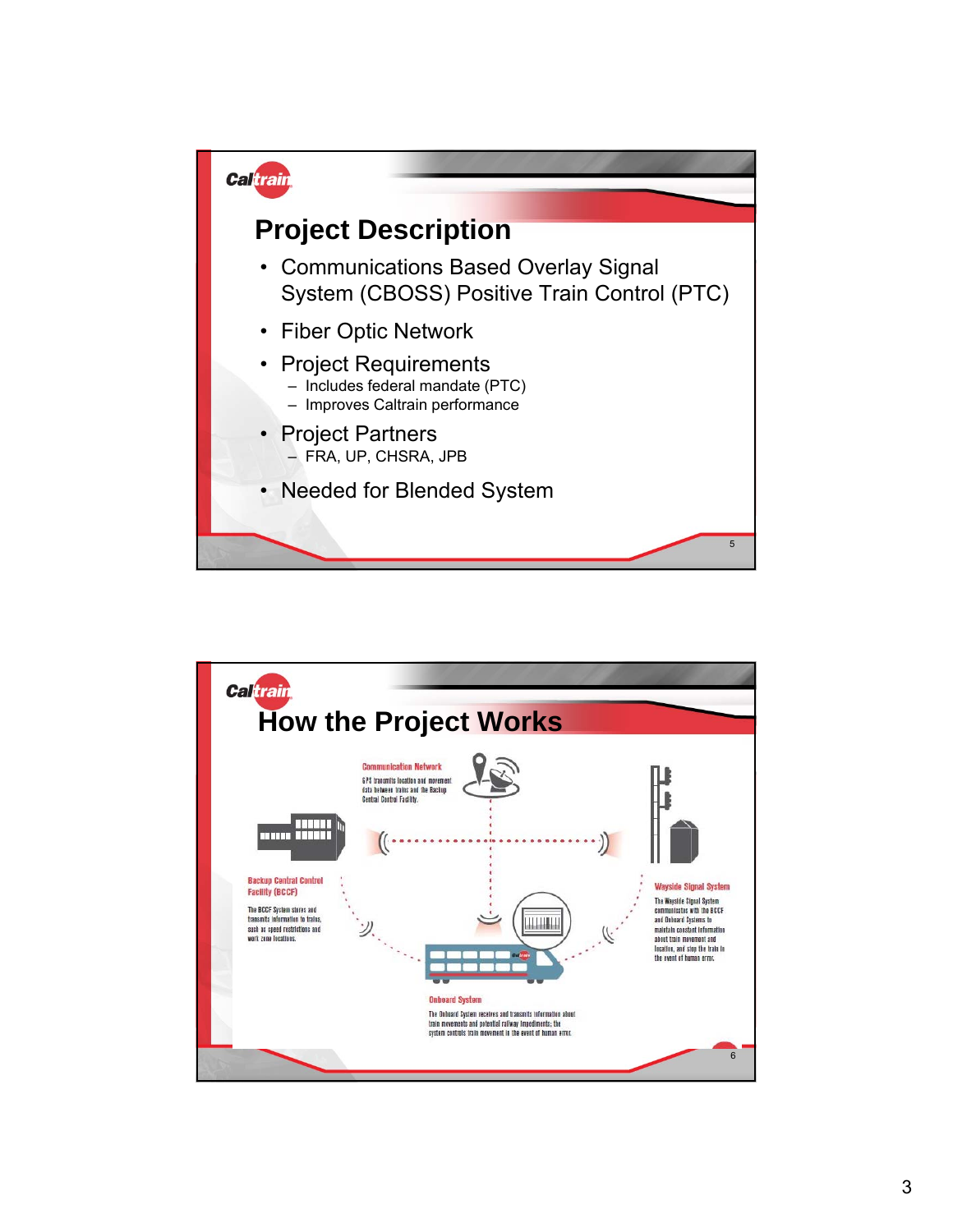

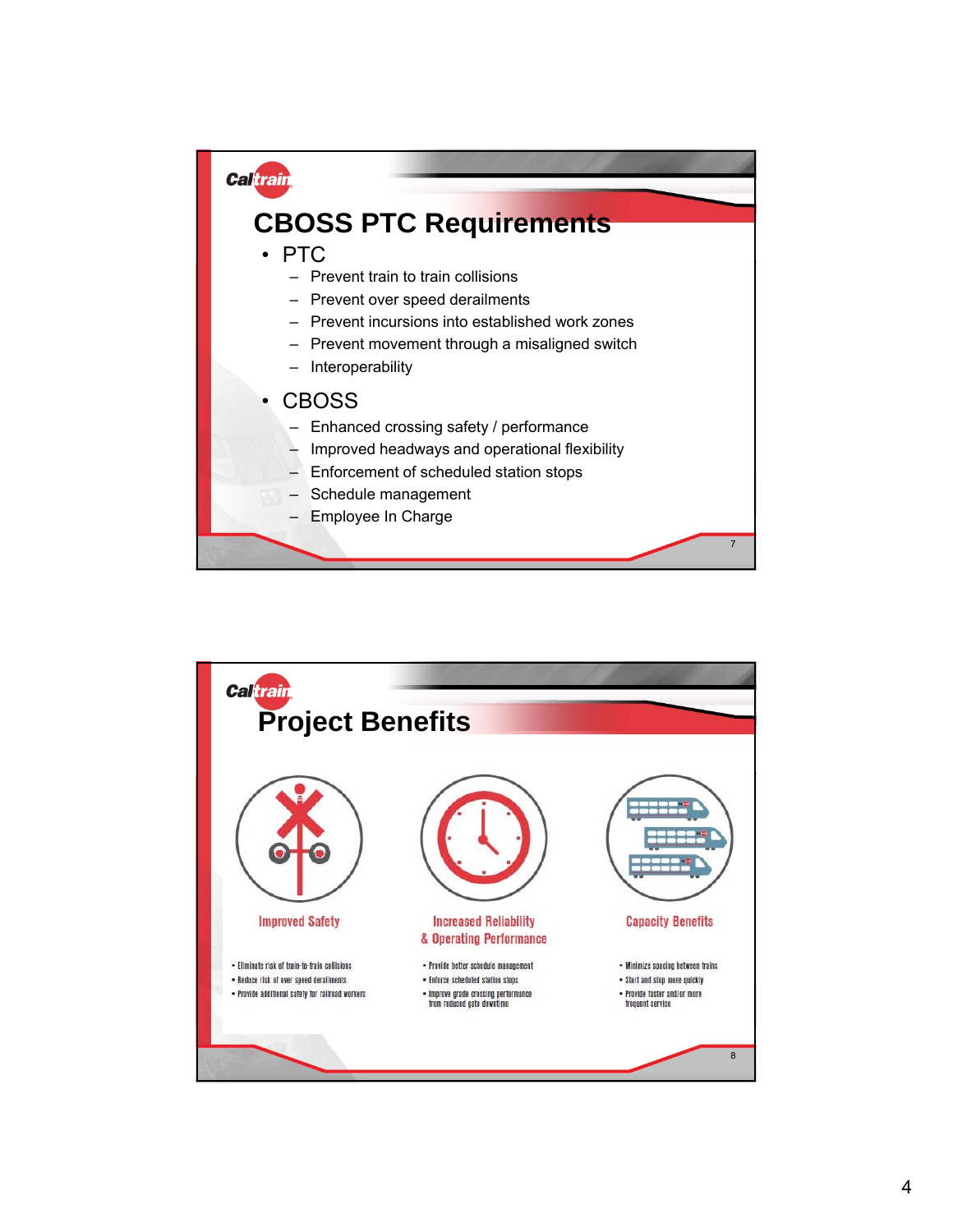| <b>Caltrain</b><br><b>Project Total Cost and Milestones</b>                                                        |                       |                                                     |  |
|--------------------------------------------------------------------------------------------------------------------|-----------------------|-----------------------------------------------------|--|
| <b>Description</b>                                                                                                 | Cost<br>(in millions) | <b>Milestones</b>                                   |  |
| Project Planning and<br>Procurement                                                                                | \$5                   | 2010 - 2011                                         |  |
| Phase 1 - Critical Design                                                                                          | \$25                  | $2012 - 2013$                                       |  |
| <b>Phase 2 - Final Design, Data</b><br><b>Communications Subsystem &amp;</b><br><b>Fiber Backbone Installation</b> | \$51                  | $2013 - 2015$                                       |  |
| Phase 3/4 - Installation,<br><b>Testing, Commissioning</b>                                                         | \$150                 | $2014 - 2016$<br>(Revenue service<br>December 2015) |  |
| <b>Total</b>                                                                                                       | \$231                 |                                                     |  |

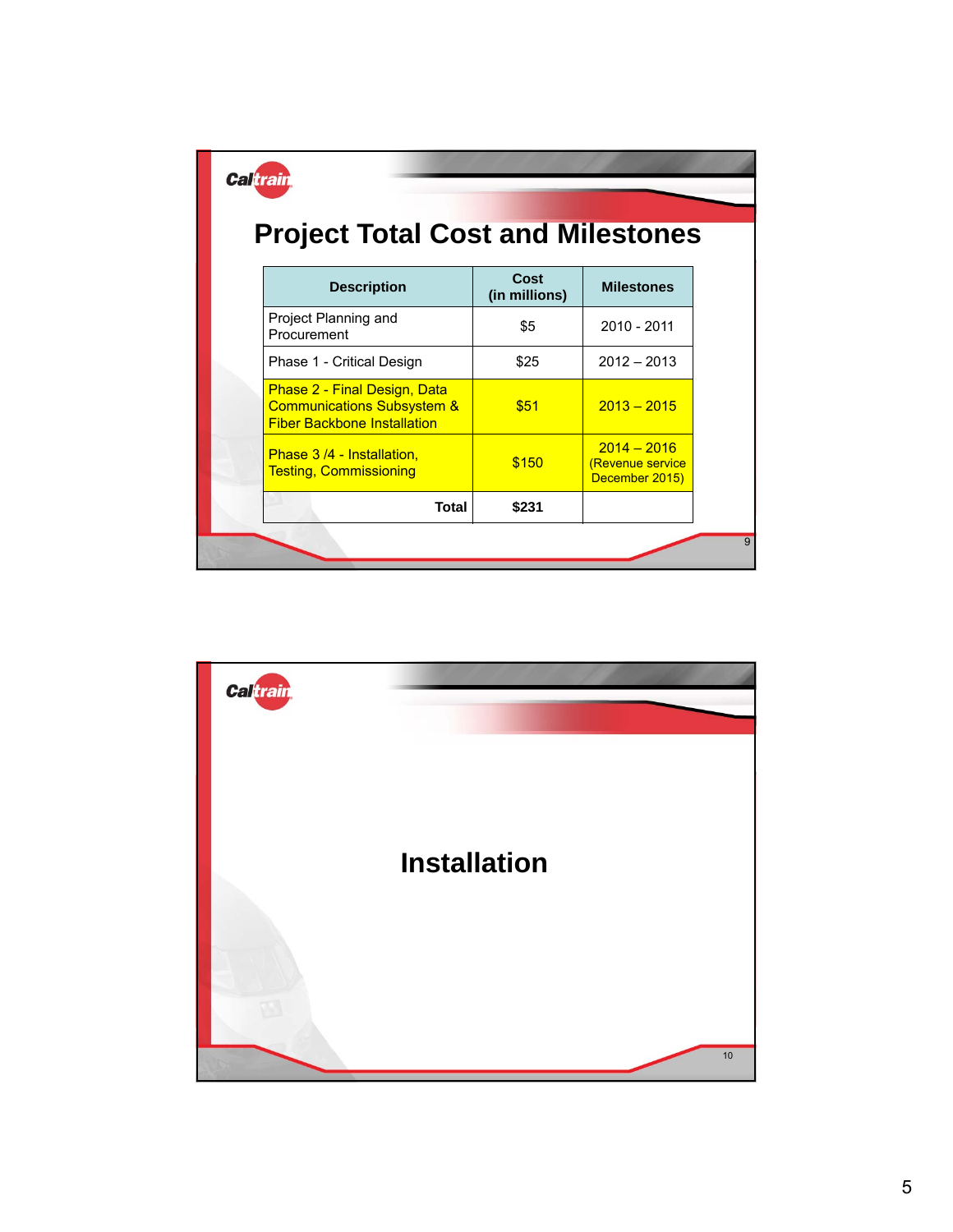

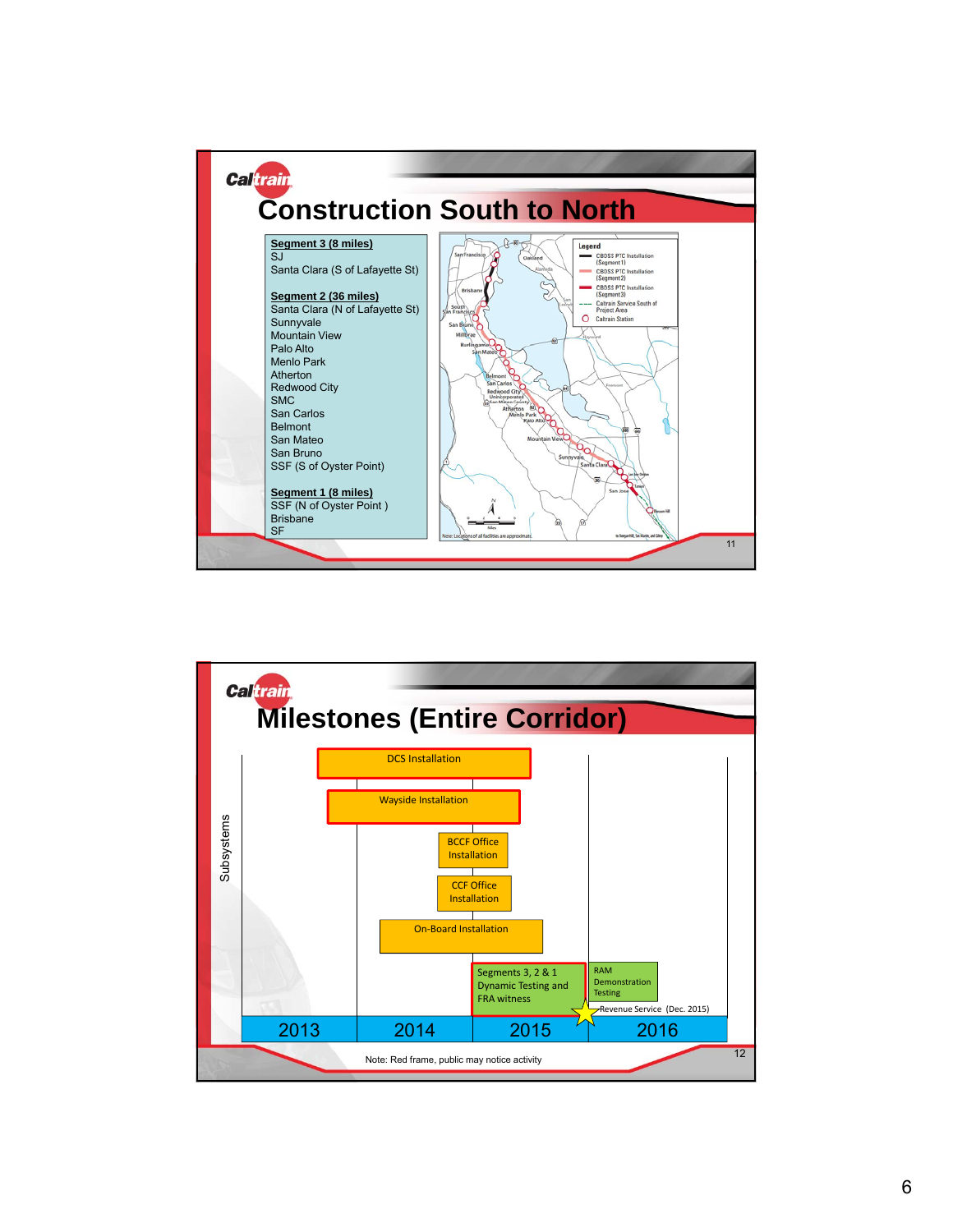

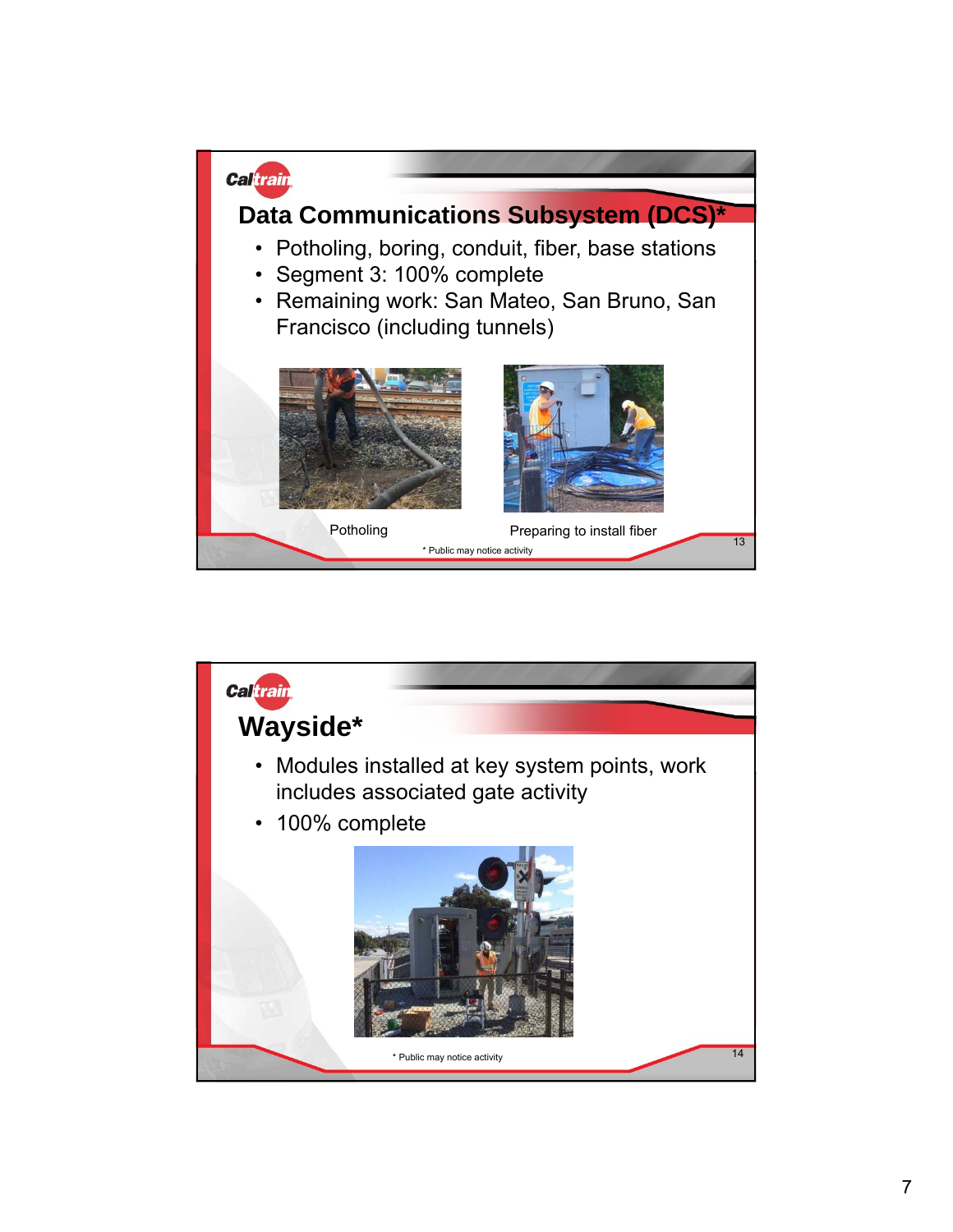

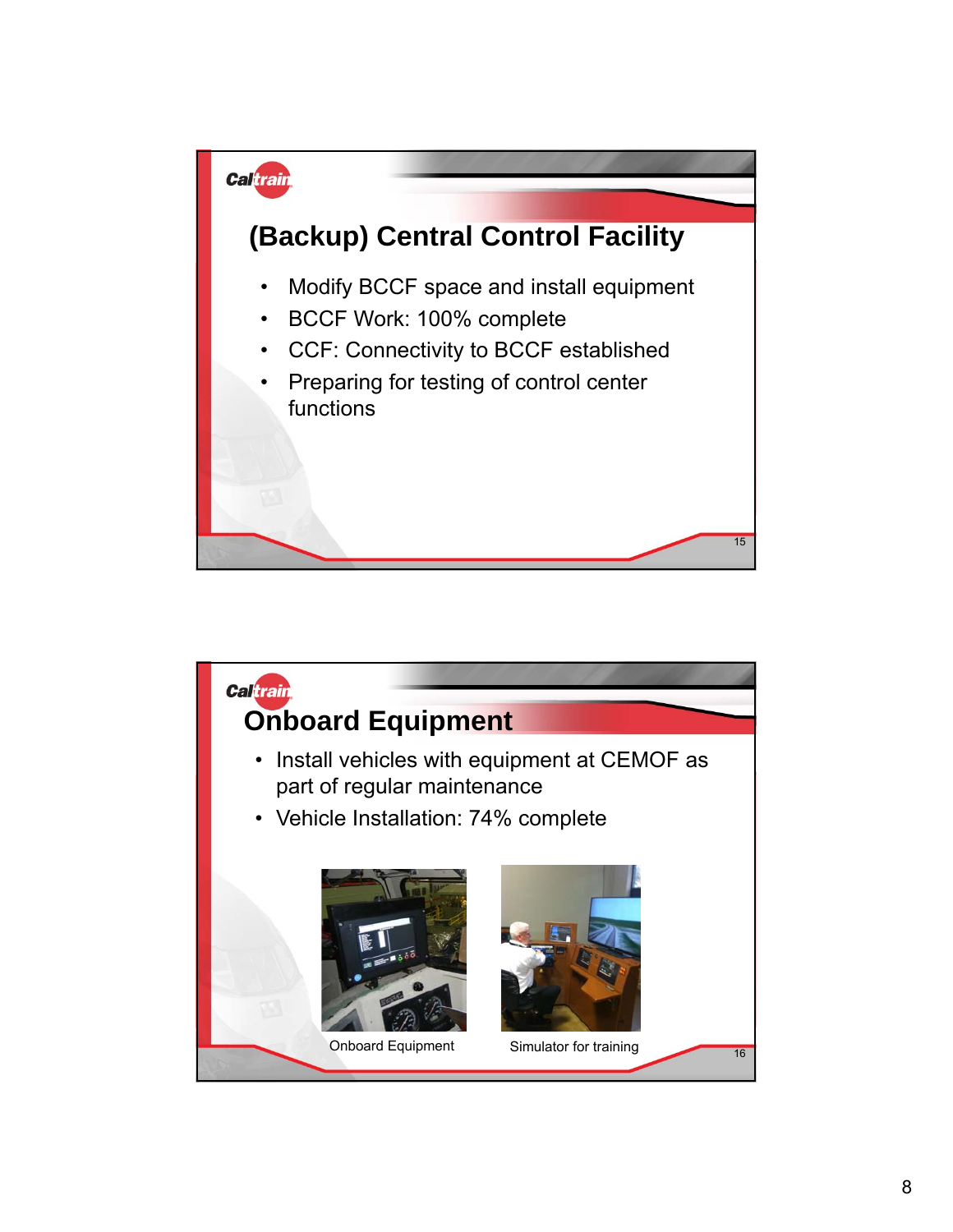

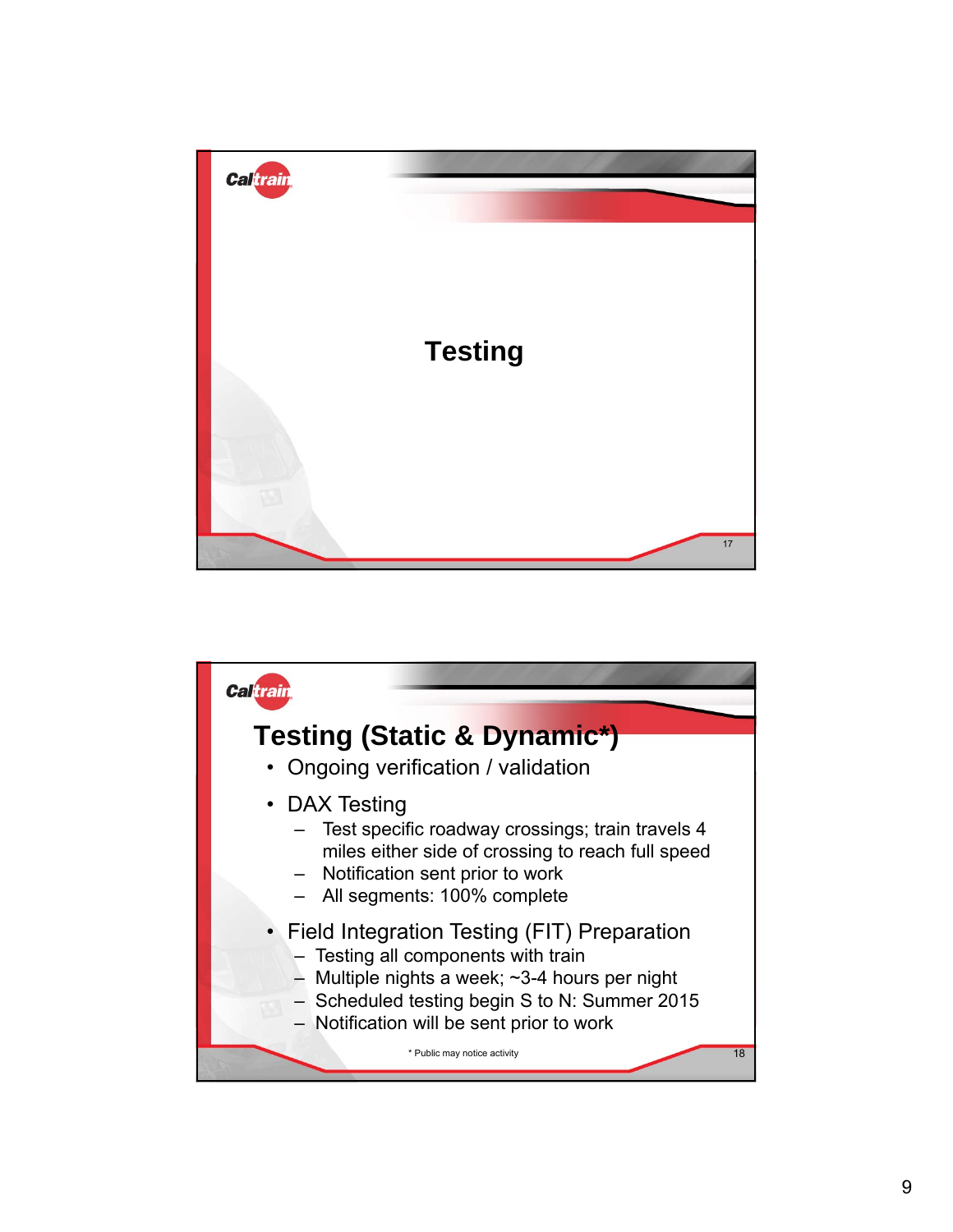

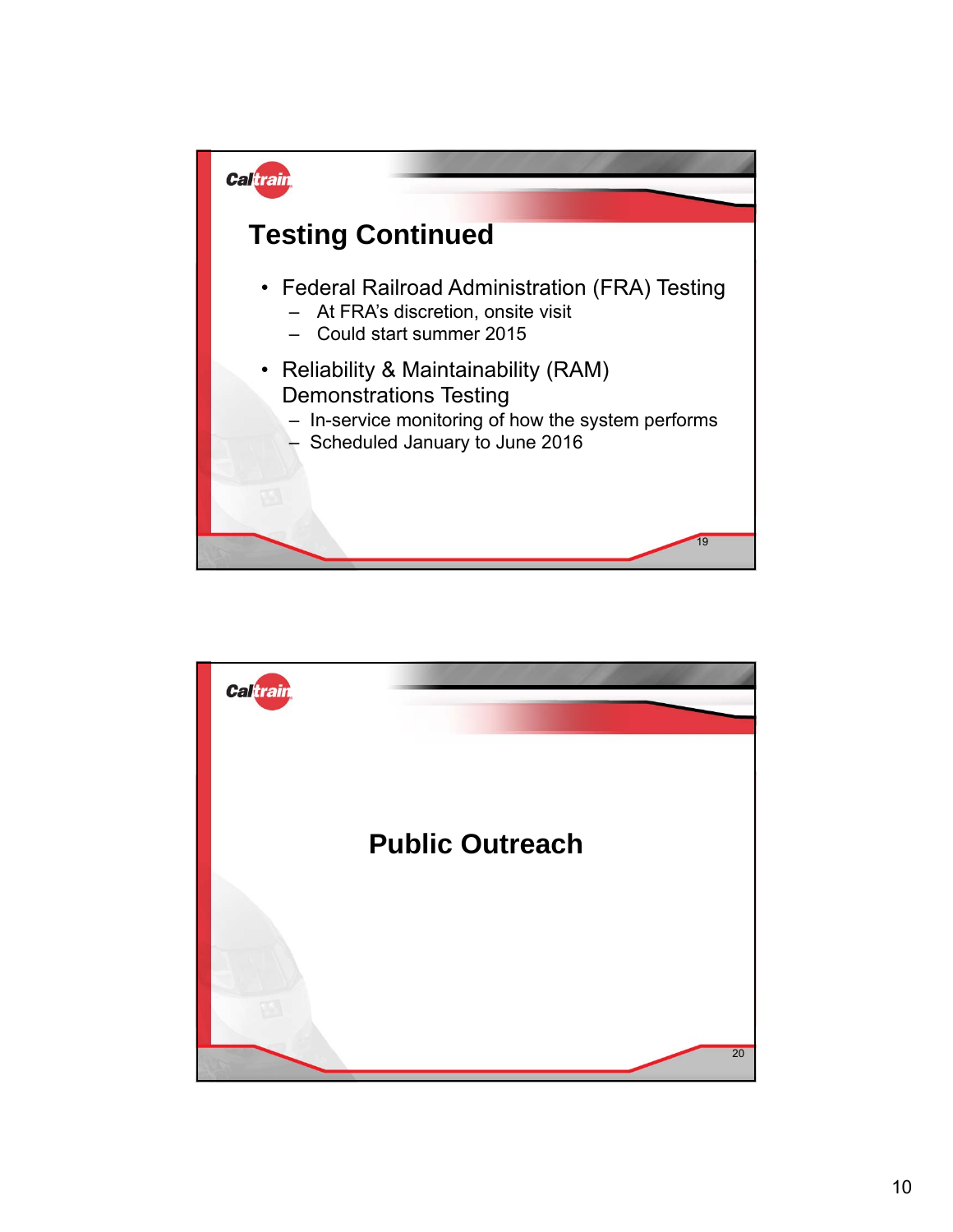

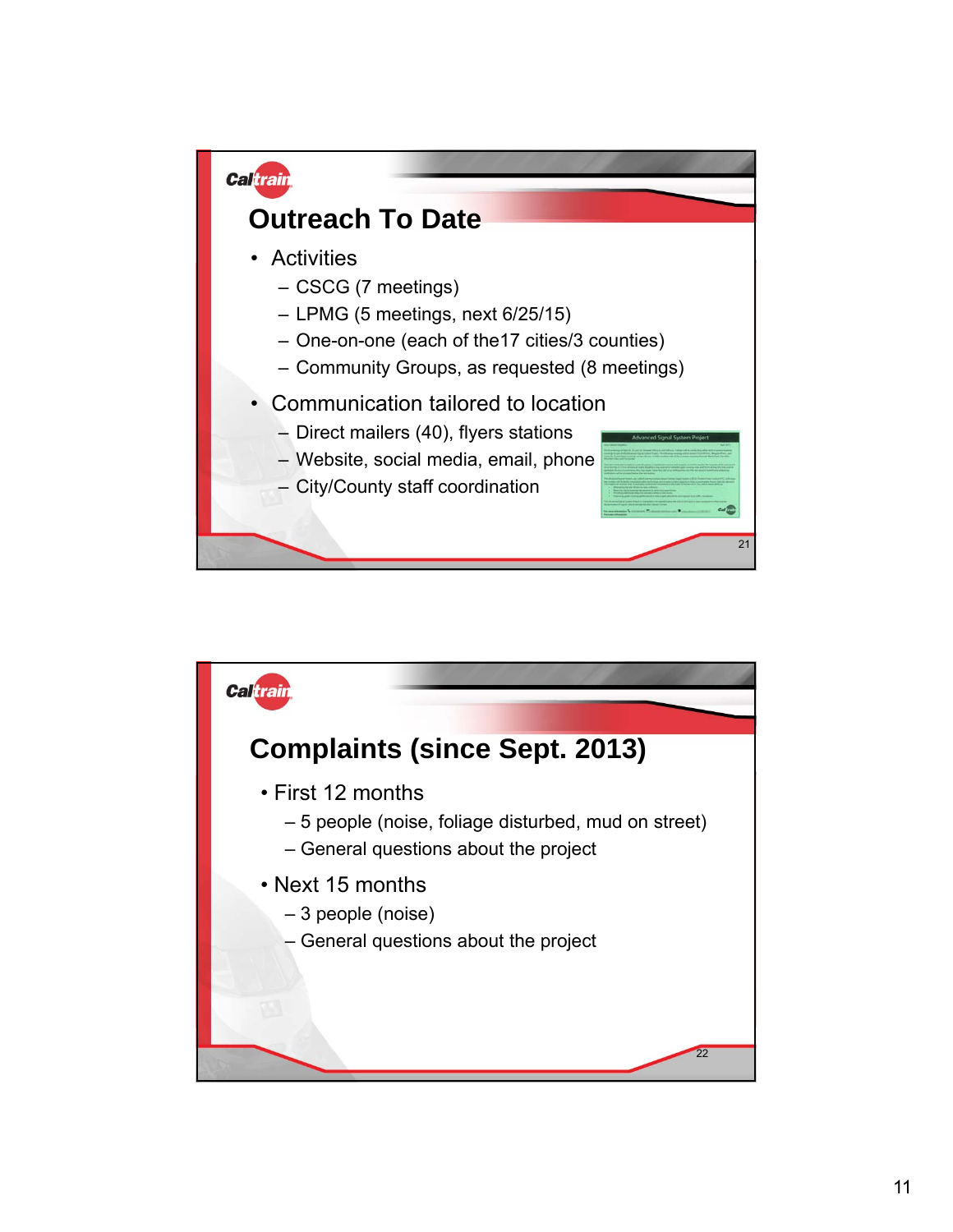

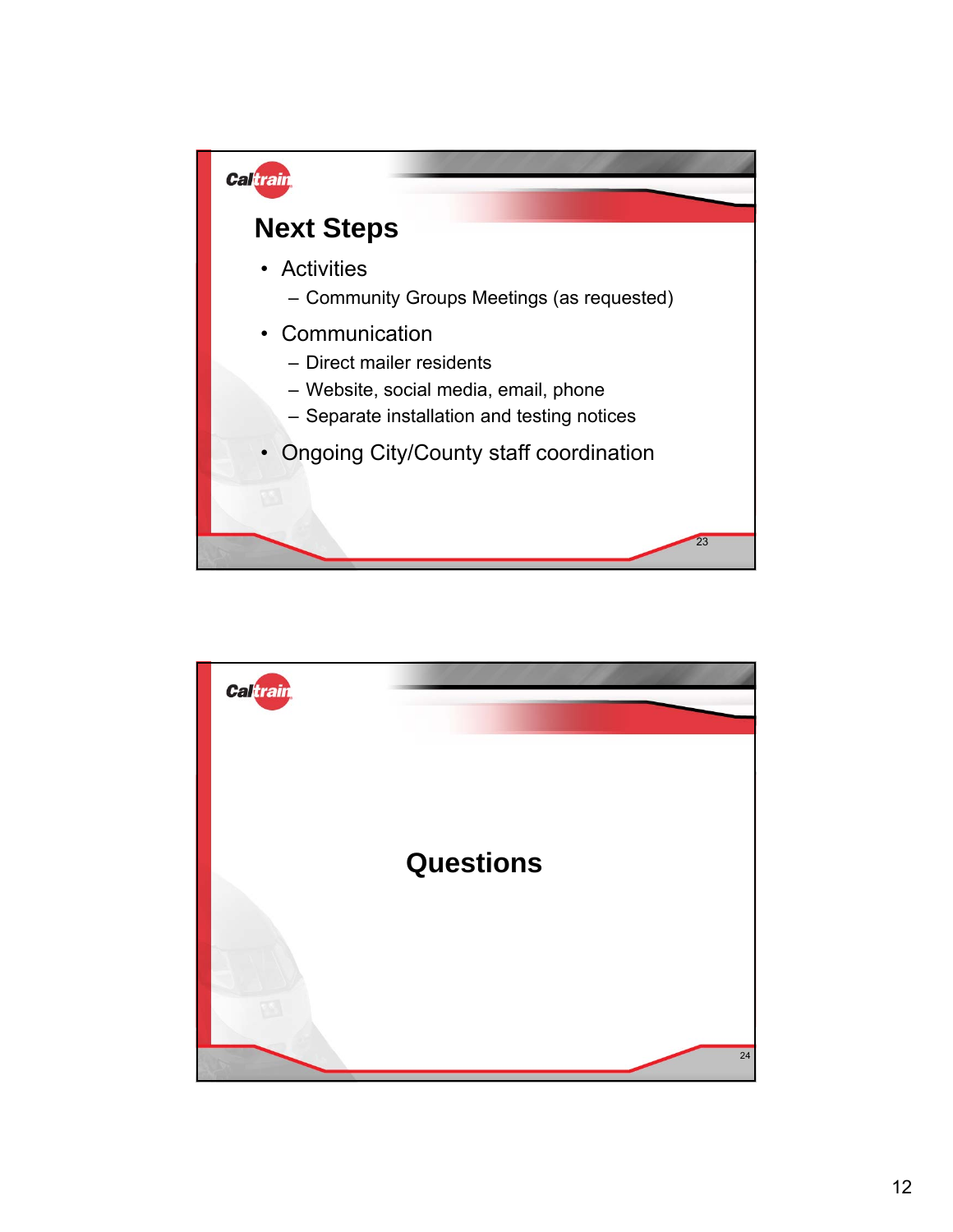

#### **Memorandum**

**Date:** June 25, 2015 **To:** CalMod Local Policy Maker Group (LPMG) **From:** Marian Lee, CalMod Executive Officer **Re: Real Estate Update** \_\_\_\_\_\_\_\_\_\_\_\_\_\_\_\_\_\_\_\_\_\_\_\_\_\_\_\_\_\_\_\_\_\_\_\_\_\_\_\_\_\_\_\_\_\_\_\_\_ \_\_\_\_\_\_\_\_\_\_

At the June JPB meeting, Caltrain staff provided an update on the real estate process for the Peninsula Corridor Electrification Project (PCEP). The LPMG will receive the same presentation (attached).

As identified in the PCEP Environmental Impact Report (EIR), there is a limited need for acquisition of new right-of-way (ROW) for two Traction Power Facilities (TPF) and Overhead Contact System (OCS) poles and wires. In most cases, the OCS poles will be placed within the Caltrain ROW. Where ROW is needed for the OCS outside the ROW, it is slivers of land, not complete parcels and does not include any buildings. In some areas, there is also a need for an Electrical Safety Easement (ESZ).

As the design is further refined, the total number of impacted parcels is expected to decrease, compared to the Final EIR number. The process with property owners will be friendly.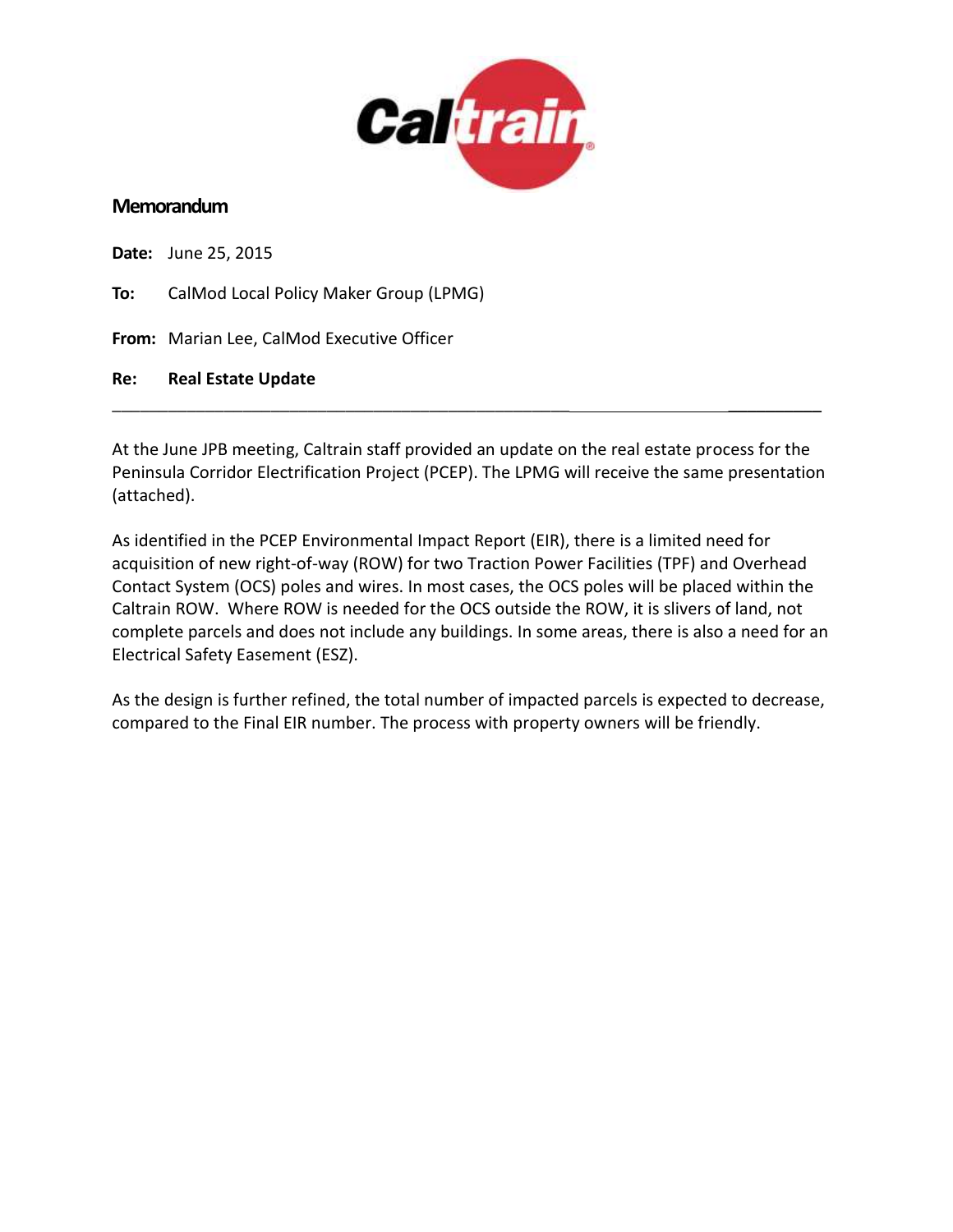

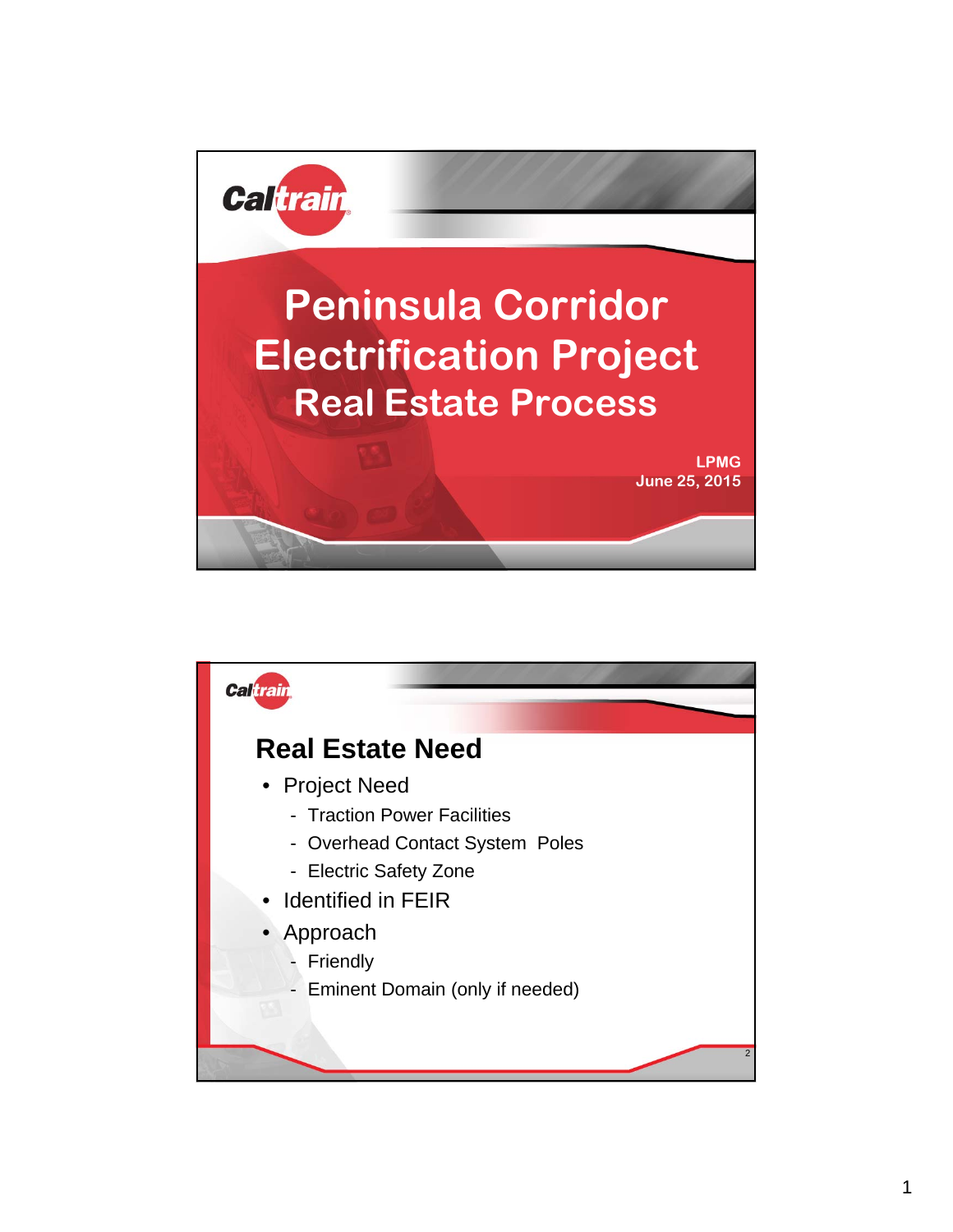

| <b>Caltrain</b> | <b>Scope</b> continued                  |                                                 |                                             |                                               |              |
|-----------------|-----------------------------------------|-------------------------------------------------|---------------------------------------------|-----------------------------------------------|--------------|
|                 | <b>Number of</b><br><b>Parcels</b>      | <b>San</b><br><b>Francisco</b><br><b>County</b> | <b>San</b><br><b>Mateo</b><br><b>County</b> | <b>Santa</b><br><b>Clara</b><br><b>County</b> | <b>Total</b> |
|                 | PCEP ROW<br>Needs (Fee and<br>Easement) | 5                                               | 102                                         | 56                                            | 163          |
|                 |                                         |                                                 | Note: Based on FEIR                         |                                               |              |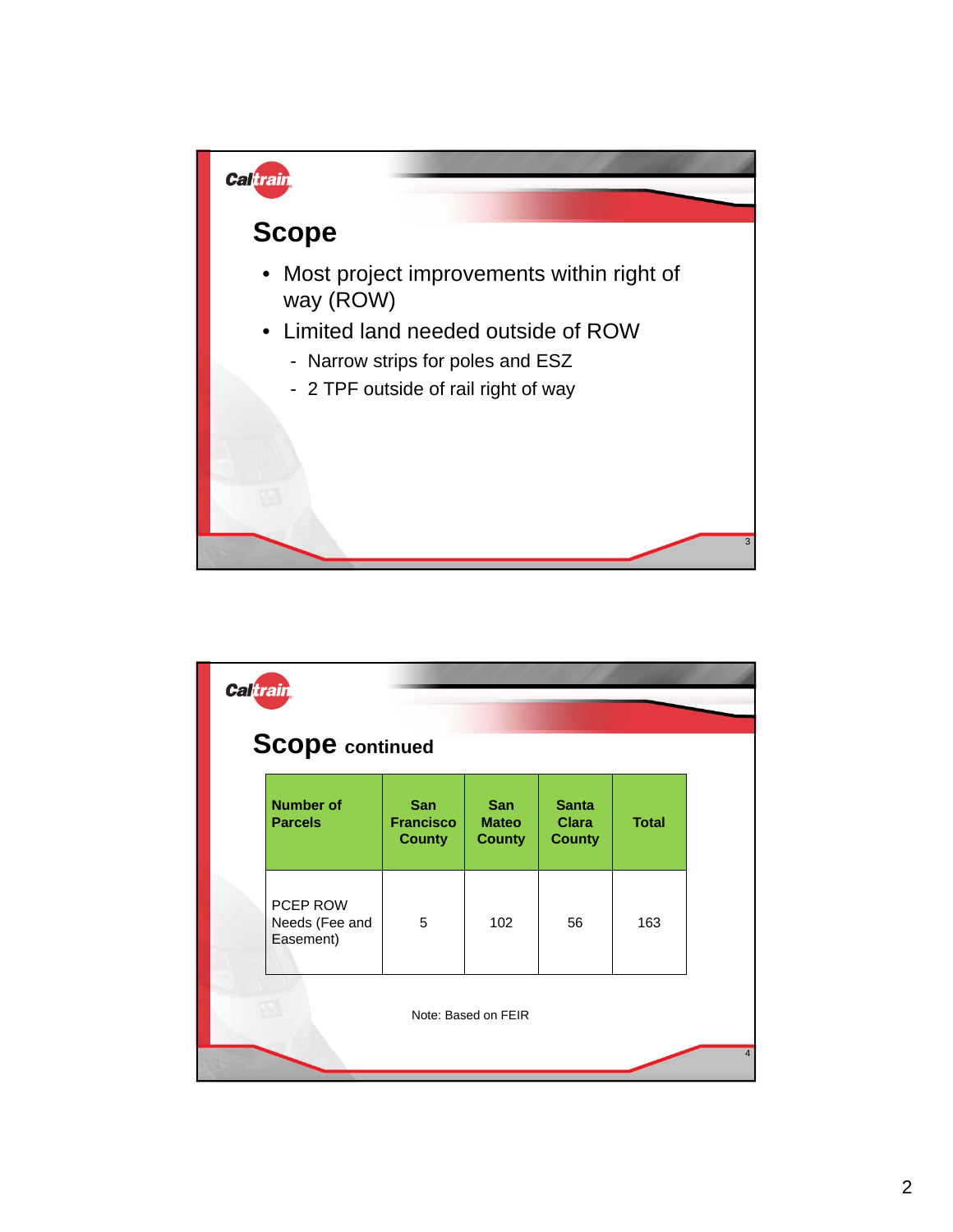

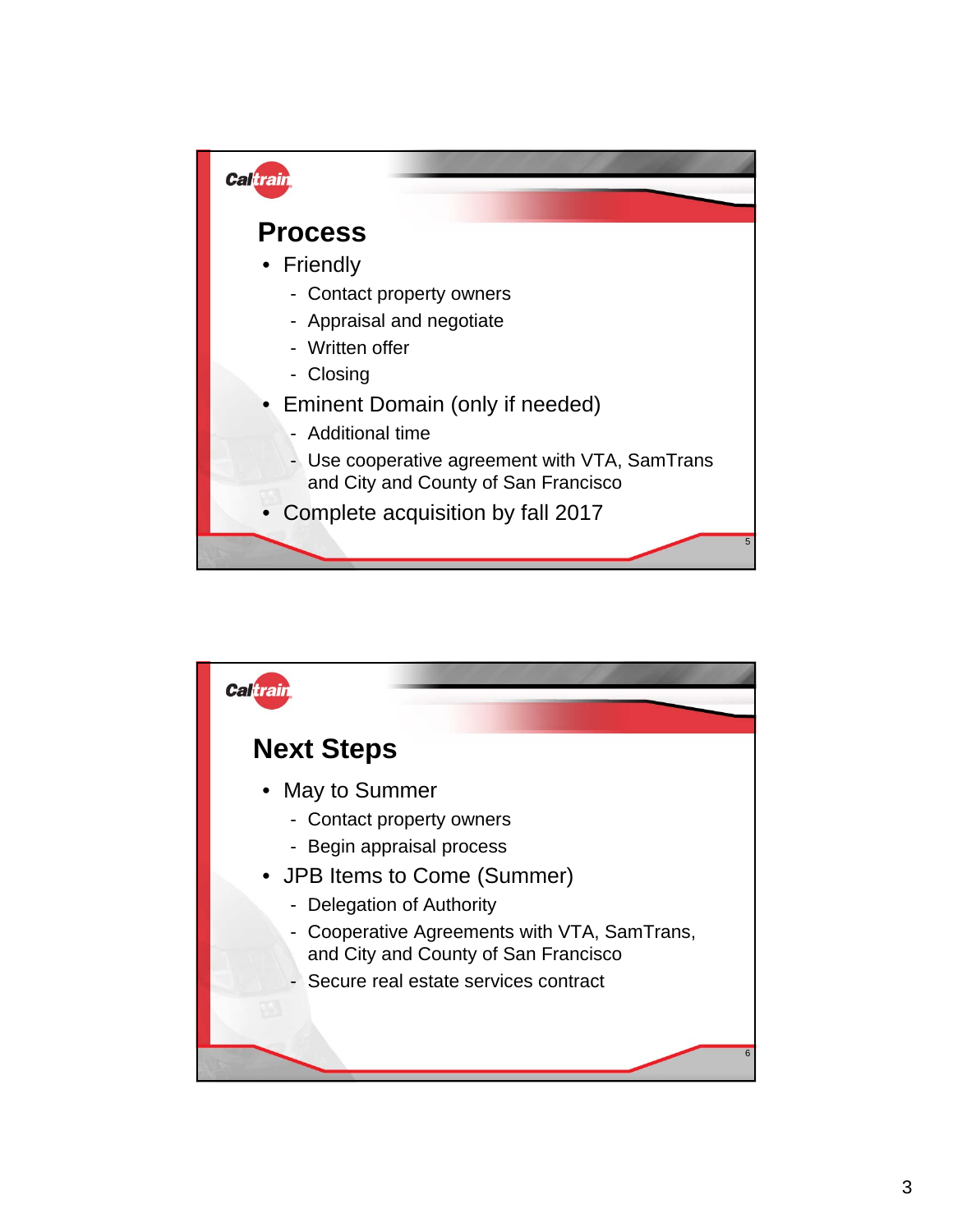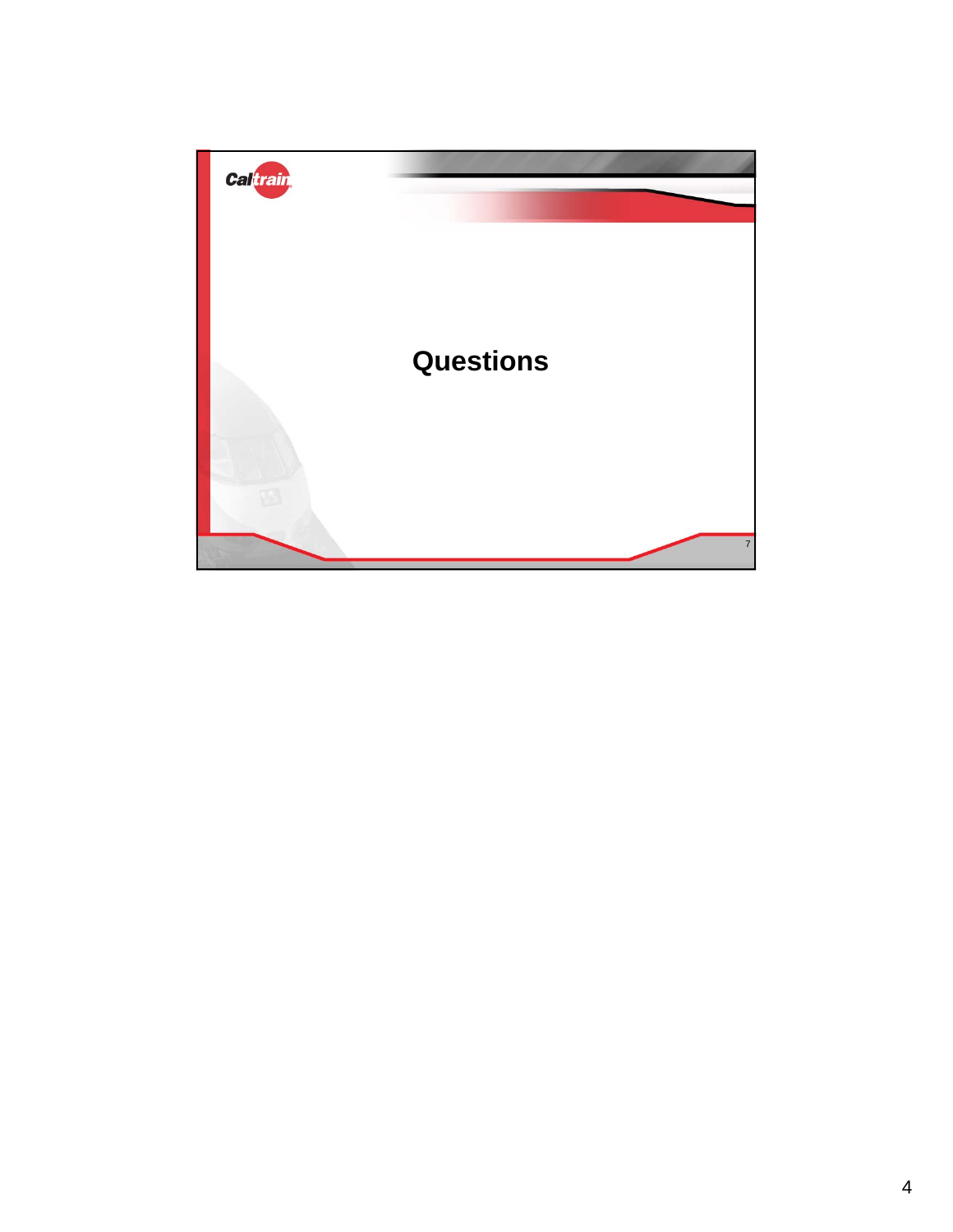

## **CalMod Local Policy Maker Group (LPMG) Summary Meeting Notes for May 28, 2015**

#### **Summary Notes**

The purpose of these notes is to capture key discussion items and actions identified for subsequent meetings.

#### Members Present

| City / County        | Representative or   | <b>Present</b> |           |
|----------------------|---------------------|----------------|-----------|
|                      | <b>Alternate</b>    | <b>Yes</b>     | <b>No</b> |
| Atherton             | C. Wiest            | X              |           |
| Belmont              | C. Stone            | X              |           |
| <b>Brisbane</b>      | C. Lentz            | X              |           |
| Burlingame           | J. Root             | X              |           |
| Menlo Park           | R. Cline            |                | X         |
| Millbrae             | R. Holober          | X              |           |
| <b>Mountain View</b> | C. Clark            |                | X         |
| Palo Alto            | P. Burt             | X              |           |
| <b>Redwood City</b>  | <b>B.</b> Pierce    |                | X         |
| San Bruno            | K. Ibarra           |                | X         |
| San Carlos           | R. Collins          | X              |           |
| San Francisco        | S. Gygi             | X              |           |
| San Jose             | A.Kalra             |                | X         |
| San Mateo            | <b>Jack Mathews</b> | X              |           |
| Santa Carla          | Jamie Matthews      |                | X         |
| South San Francisco  | K. Matsumoto        | X              |           |
| Sunnyvale            | J. Davis            |                | Χ         |

**CHAIR –** Supervisor Adrienne Tissier

**VACANT SEAT(S):** San Francisco County, San Mateo County, Santa Clara County

**CALMOD TEAM PRESENT:** D. Chung, D. Couch, C. Fromson, M. Lee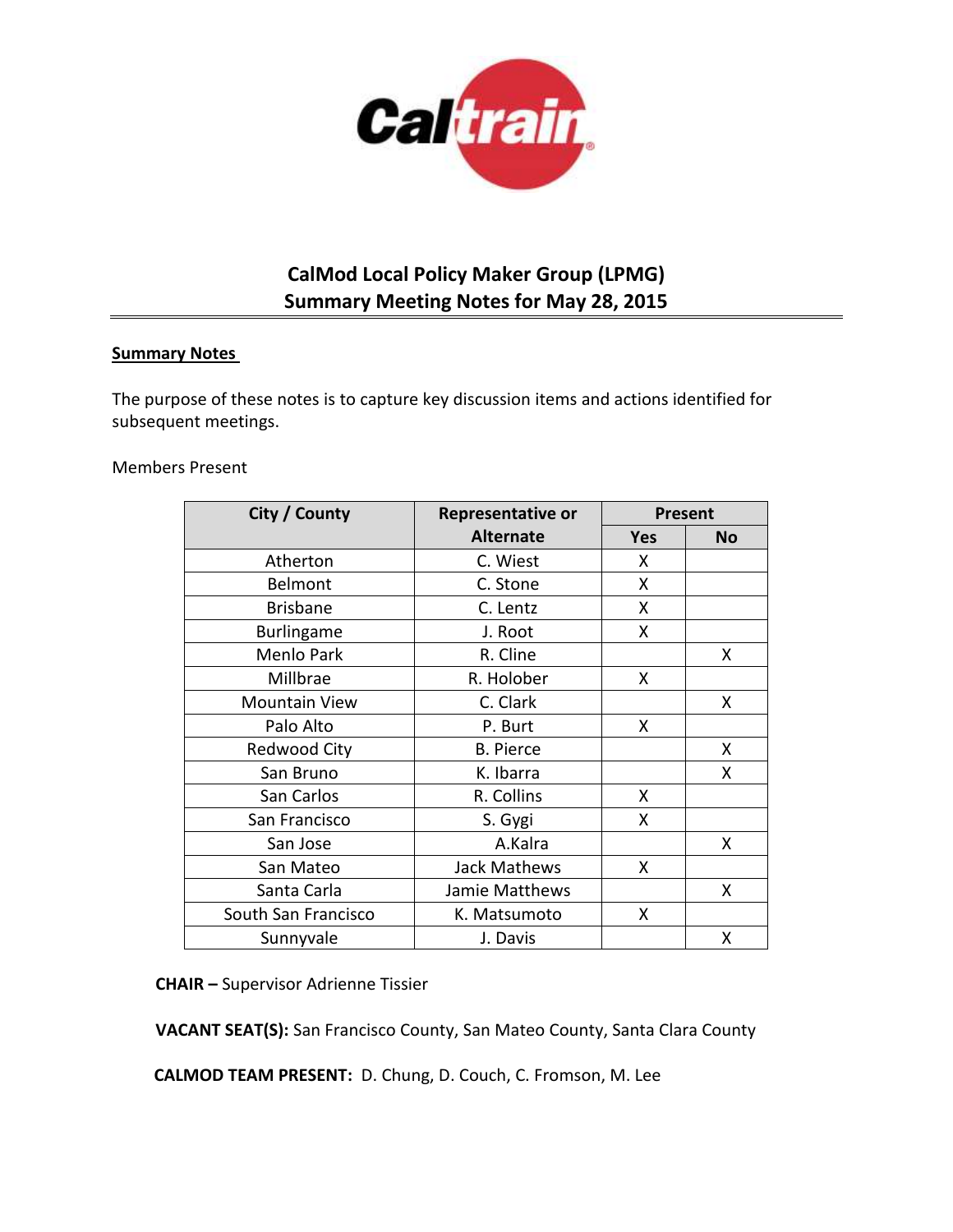

#### **JPB Staff Report**

- The CBOSS PTC installation work is nearing completion and testing activities are increasing. On June 6 and 7, there will be a bus bridge in place at the Bayshore,  $22^{nd}$ Street and 4<sup>th</sup> and King Stations while work takes place in the SF tunnels. Extensive outreach to customers is taking place to make sure they know about the service change. A presentation on the CBOSS PTC project will occur at the July meeting.
- As identified in the EIR process, there are slivers of land that need to be acquired by fee or easement adjacent to the right-of-way for the Electric Safety Zone (ESZ) and Overhead Contact System (OCS). In the coming weeks, after additional review of the design, the real estate team will begin reaching out to property owners, starting in the southern part of the corridor. Should you or your constituents have any questions about the process, please call 650.508.6499 or [calmod@caltrain.com](mailto:calmod@caltrain.com)

### *LPMG members' key comments include the following:*

o *One member asked about potential impacts to buildings along the right-away. (Staff noted that there are no buildings that need to be acquired for the OSC or ESZ. A presentation on the real estate process will occur at the July meeting.)*

### *Public Speakers:*

- o *A public speaker stated the DB RFP contains language on a signal redesign that appears to be very expensive and duplicative of the CBOSS PTC System. (Staff Note: The main change to the signal system will be a switch from the current DC system to an AC power system, which is needed for the electrified infrastructure. The signal system upgrade will not replace the CBOSS PTC system but will be integrated with the CBOSS PTC system. The scope of work includes new wayside equipment and new wiring in the signal houses. Much of the current equipment is reaching the end of its useful life and the upgrade is timely).*
- o *A public speaker expressed support for the LPMG discussing the topic of grade separations. The speaker also expressed support for the LPMG becoming more involved in the planning for the downtown extension to the Transbay Terminal Center as it will be a very important future Caltrain station.*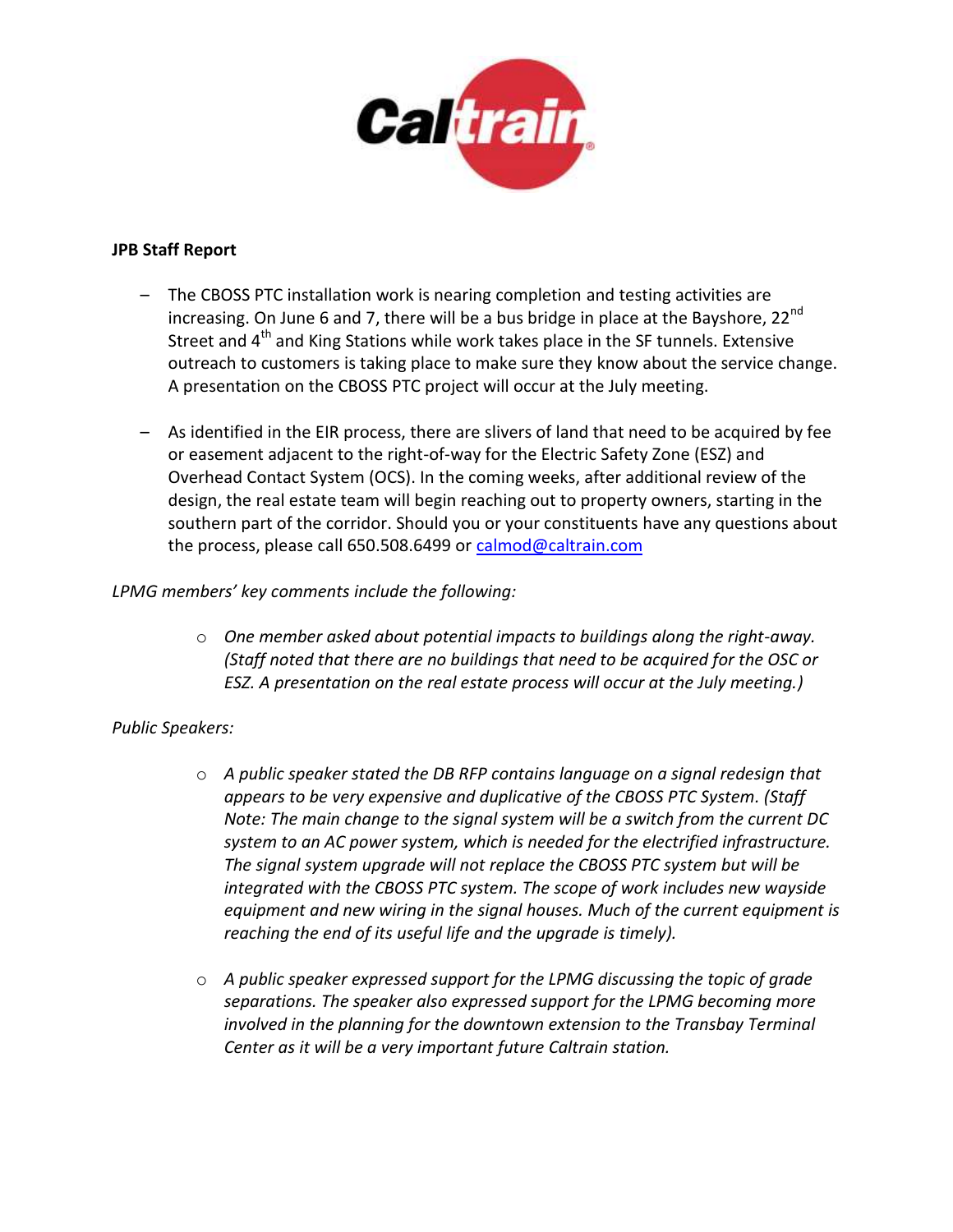

#### **Information/Discussion Items**

-

#### EMU Procurement: Boarding Height Compatibility with HSR

The LPMG received a presentation on different EMU boarding height strategies that will not preclude level boarding and shared platforms with high speed rail trains in the future. While level boarding and high speed rail service is not part of the electrification project, decisions today about Caltrain's EMU car design will set the height at which Caltrain can achieve level boarding in the future and at which stations Caltrain could have shared platforms with high speed rail.

The presentation outlined the staff recommendation to procure vehicles with two sets of doors but keep the high doors sealed and place seats in front of the doors. When more information is known about the blended system, the JPB will reevaluate use of the doors and potential vehicle reconfigurations. Between May and June, staff will provide the same information and presentation to other agencies / stakeholders as requested. The feedback from these public meetings will help inform the draft RFP and JPB action on the final RFP at the July 2, 2015 meeting.

### *LPMG members' key comments include the following:*

- *One member asked why HSR is at a different height and if it is possible for HSR to modify their trains to be closer to Caltrain's height. (Ben Tripousis, Northern California Regional Director from the California High Speed Rail Authority, provided an explanation that the HSR trains that board at the ~50 height are able to meet their speed requirements and are better suited for their statewide needs.)*
- *One member asked about the fare evasion rates for Caltrain. (Staff responded that based on ridership and fare revenue data, it appears that fare evasion is not a significant issue.)*
- *One member expressed support for highlighting the imbalance of state/federal dollars spent on the corridor compared to the economic value the corridor provides for the state. The member also stated that it is important to clarify elements that can increase capacity verse improve service. The member was interested in information about how and when additional capacity improvements, beyond electrification, are needed.*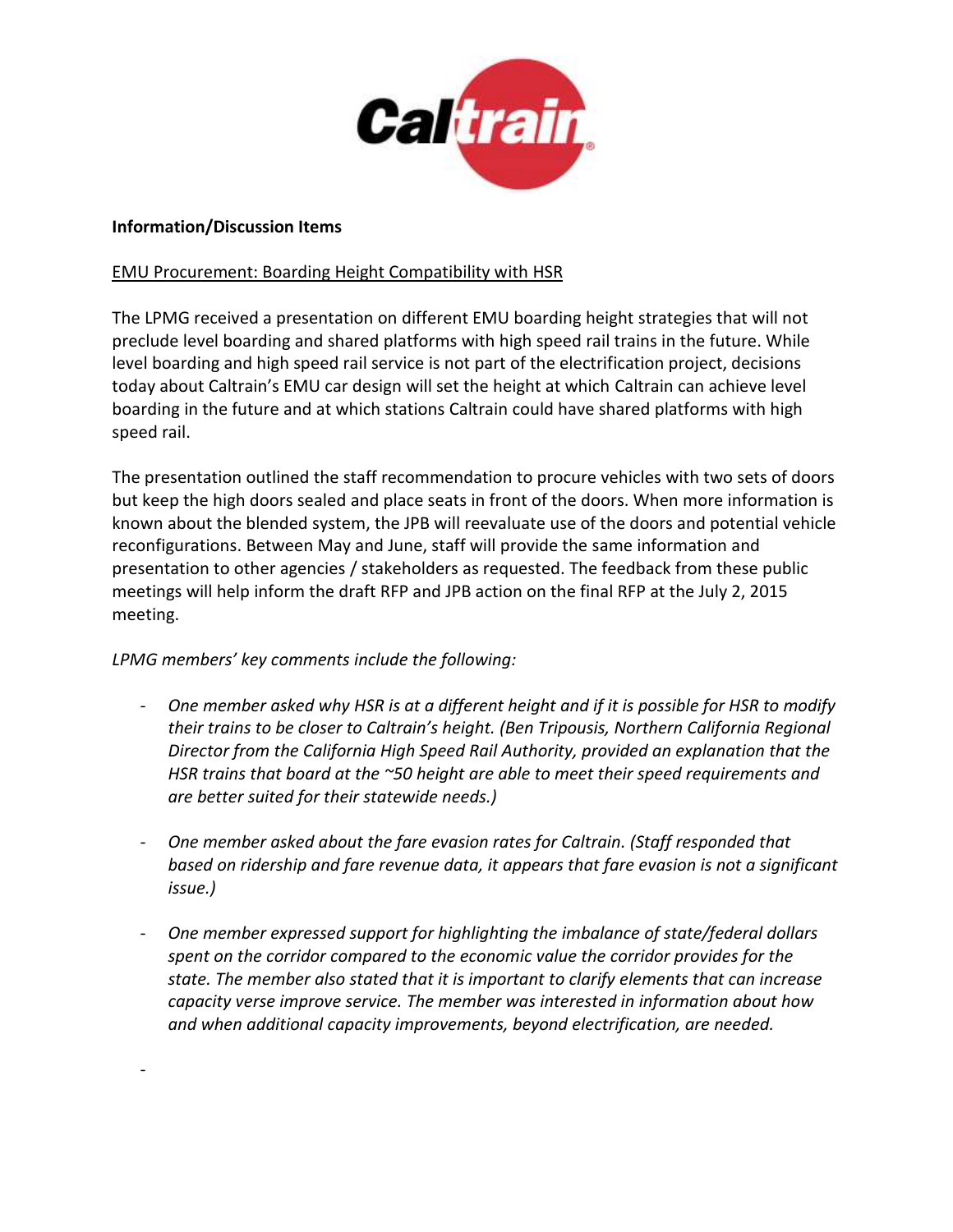

- *One member asked a clarifying question about whether or not trains can run closer together to increase capacity. (Staff responded that yes, with CBOSS PTC and EMUs, the trains can run closer together and increase the number of trains in the peak hour.)*
- *One member asked if it was possible to add more high blocks at stations instead of modifying trains. (Staff responded that Caltrain did not look in detail at the strategy of different heights within a platform, the focus has been on modifying the vehicle to meet different heights.)*
- *One member stated the importance of the Transbay Terminal Center for HSR and Caltrain. The member stressed the importance of making the station function more efficiently through reducing dwell times and providing common platform heights.*
- *One member questioned the logic of making so many changes to the whole system, based on one SF station interested in common platform heights. Raising all the platforms to ~50" would have significant impacts. (Brian Dykes, from Transbay Joint Powers Authority, explained that platform interoperability at Transbay Terminal Center is critical and makes sense for the rest of the system for recoverability when there are incidents on the tracks.)*
- *One member asked about the operation logistics of the traps. The member also asked if funding for platform improvements was available and how the construction phasing would occur. (Staff responded there are several operational disadvantages to the traps option which is why staff is recommending the two sets of door option. Construction efforts would be a multi-year process and be very complicated to do while maintaining daytime service for customers.)*

### *Public Speakers:*

- *A public speaker expressed interest in the Federal Railroad Administration (FRA) thoughts on the common platform height topic.*
- *A public speaker stated the importance of the Transbay Terminal Center. The speaker also expressed support for common platform heights because they could be less expensive than dedicated platforms and enable a better experience for riders.*